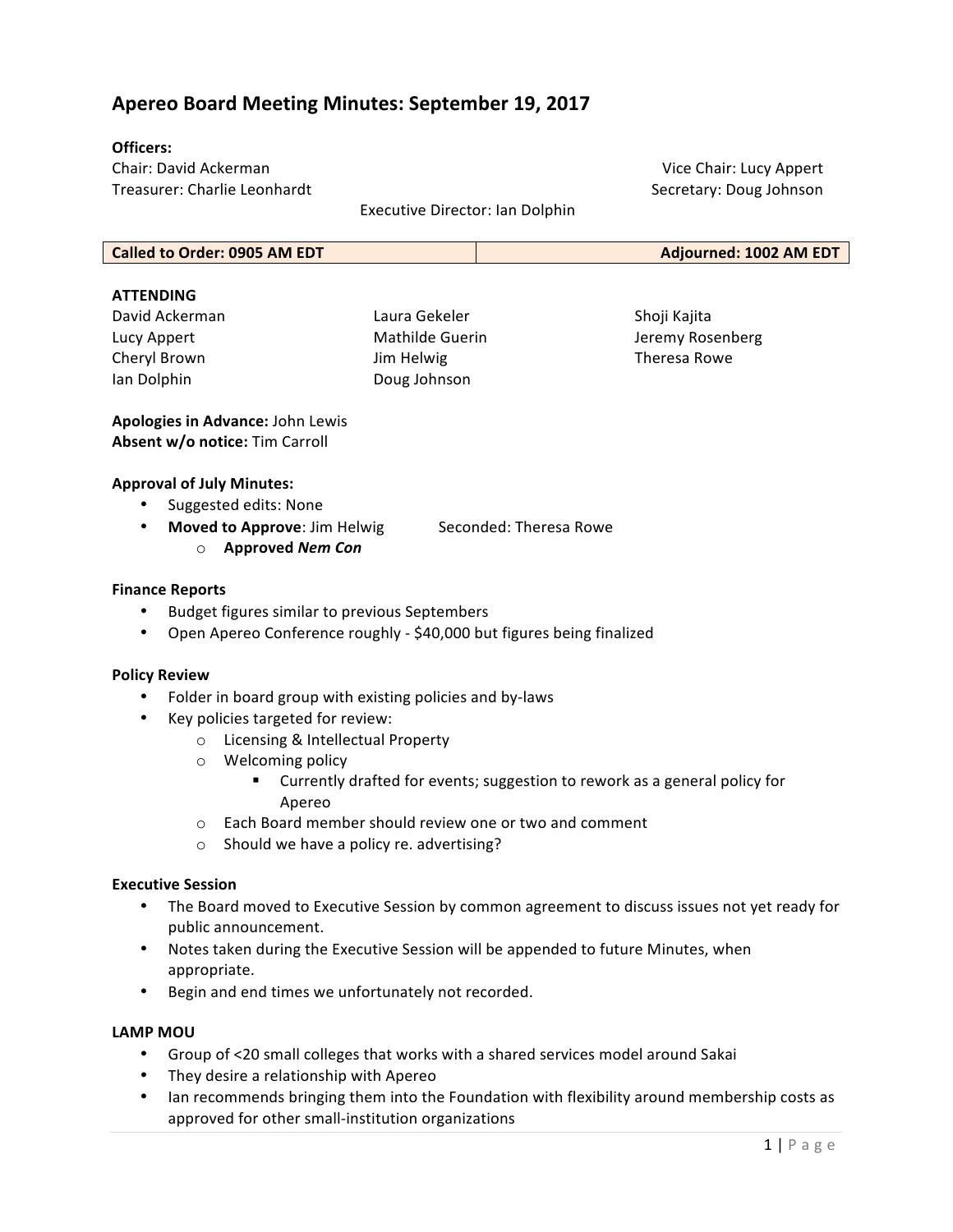o **Approved Nem Con**

## **Any Other Business**

## **ED Performance Review**

- The Remuneration Committee has established a process for the ED 2017 evaluation. Details are in the Apereo R folder;
	- o The Committee presents this as a draft schedule and process for the future;
	- $\circ$  Ian is looking for self-evaluation instruments.
- David Ackerman thanked the Remuneration Committee for their efforts and encouraged them moving forward.

**Adjournment:** 10:02 (EDST)

**EXECTE:** Moved to Adjourn: Theresa Rowe **Seconded:** Lucy Appert

§ *Approved by consensus*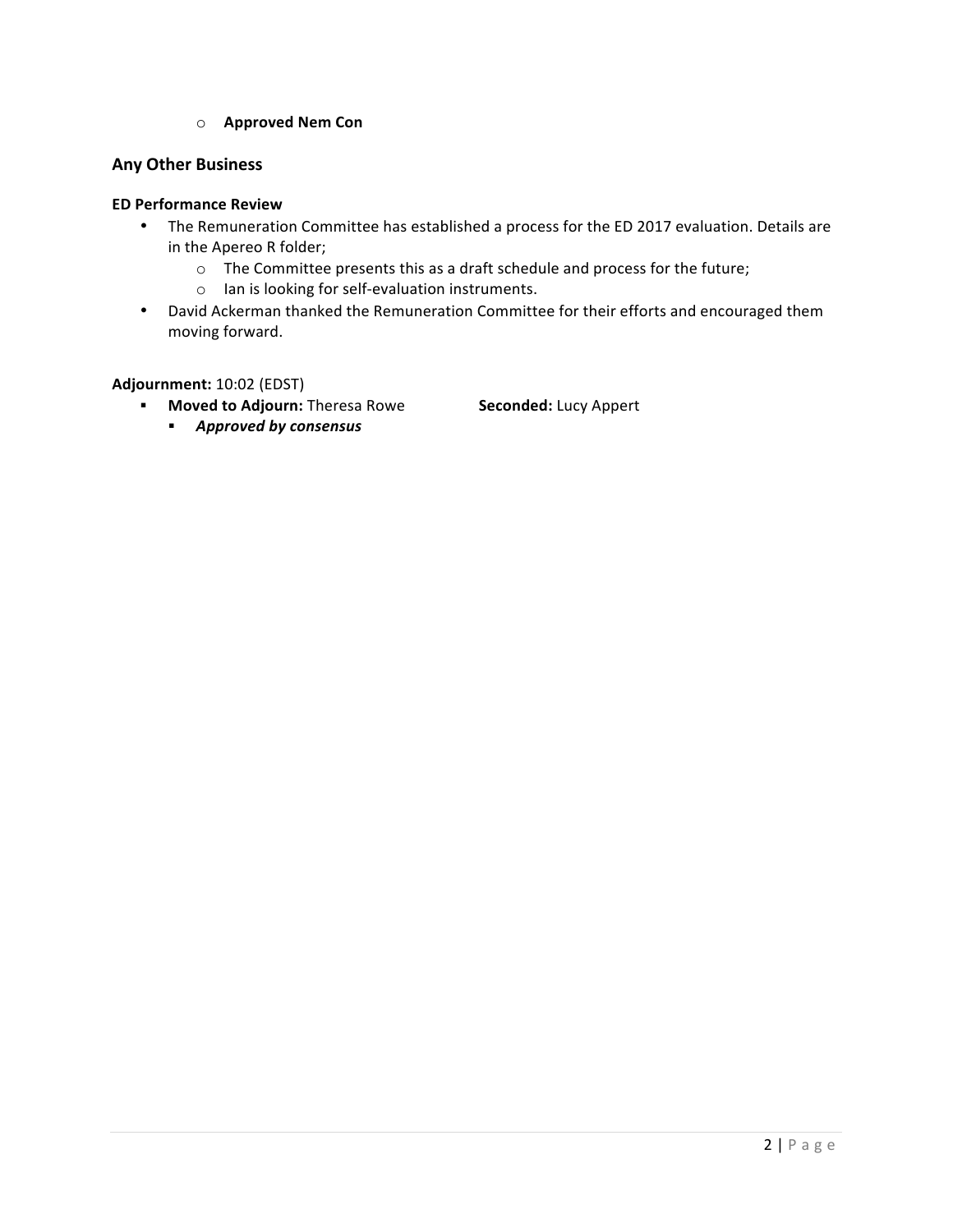# **ED Written Report**

## **1. Policy Review**

I have created a folder in OAE for Apereo policy documents, including the Foundation bylaws. I suggest that the board discusses a process for their review on the September call. I would propose that after an initial pass by the board, those policies that are not publicly available via the web site should be published there, and the review publicised via announce, the open list, and such software community lists that governance groups determine. Further points for consideration can be found in a note in the Policies OAE folder, which can be found at

https://apereo.oaeproject.org/folder/apereo/ByrVK55KW

### **2. LAMP Partnership - Progress**

I have had two conversations with Martin Ramsay of LAMP, and we are making progress on an MoU. There is a decision in principle to be made around the type of relationship we are seeking with LAMP. I suggest that we develop a relationship with LAMP as an independent consortium serving small institutions with very specific needs. A proposed approach can be found in a document in the September Board call folder.

### **3. Forthcoming Lyrasis Workshop on Sustainability**

Lyrasis (https://www.lyrasis.org) are holding a workshop on software sustainability for the cultural sector in Baltimore in October. I have agreed to participate and will report back.

### **4. Open Apereo 2018 - Montreal**

- Week of June 3rd 2018 at the Montreal Delta (a Marriott property): http://www.marriott.com/hotels/travel/yuldb-delta-hotels-montreal/
- **•** The block we are negotiating is 200 but we can go above that if required. Please note contracts have not yet been exchanged, so this information is not yet for announcement.

### **5. Incubation Working Group**

- **■** Has met and planned recruitment of further mentors. We will be mailing open and annnounce lists, and approaching chairs of governance groups to repeat the mail to individual project lists.
- **•** In general, incubating projects are progressing well. There are specific challenges around governance, for the analytics related projects. I am exploring the formation of a single advisory board for all projects, with the intent of growing this into a governance body over time.

### **6. Educause Publications**

Thanks to all those who worked on the "Seven things" and "OSS and NGDLE" pieces for Educause. They appear to have been very well received. Suggestions are invited for topics for further articles.

# **Information Items**

### **Upcoming Events**

- Open Apereo/Open Summit 2018:  $w$ /o June 3<sup>rd</sup> (details still in progress)
- Apereo Africa 2018:
- ESUP Days 2018: